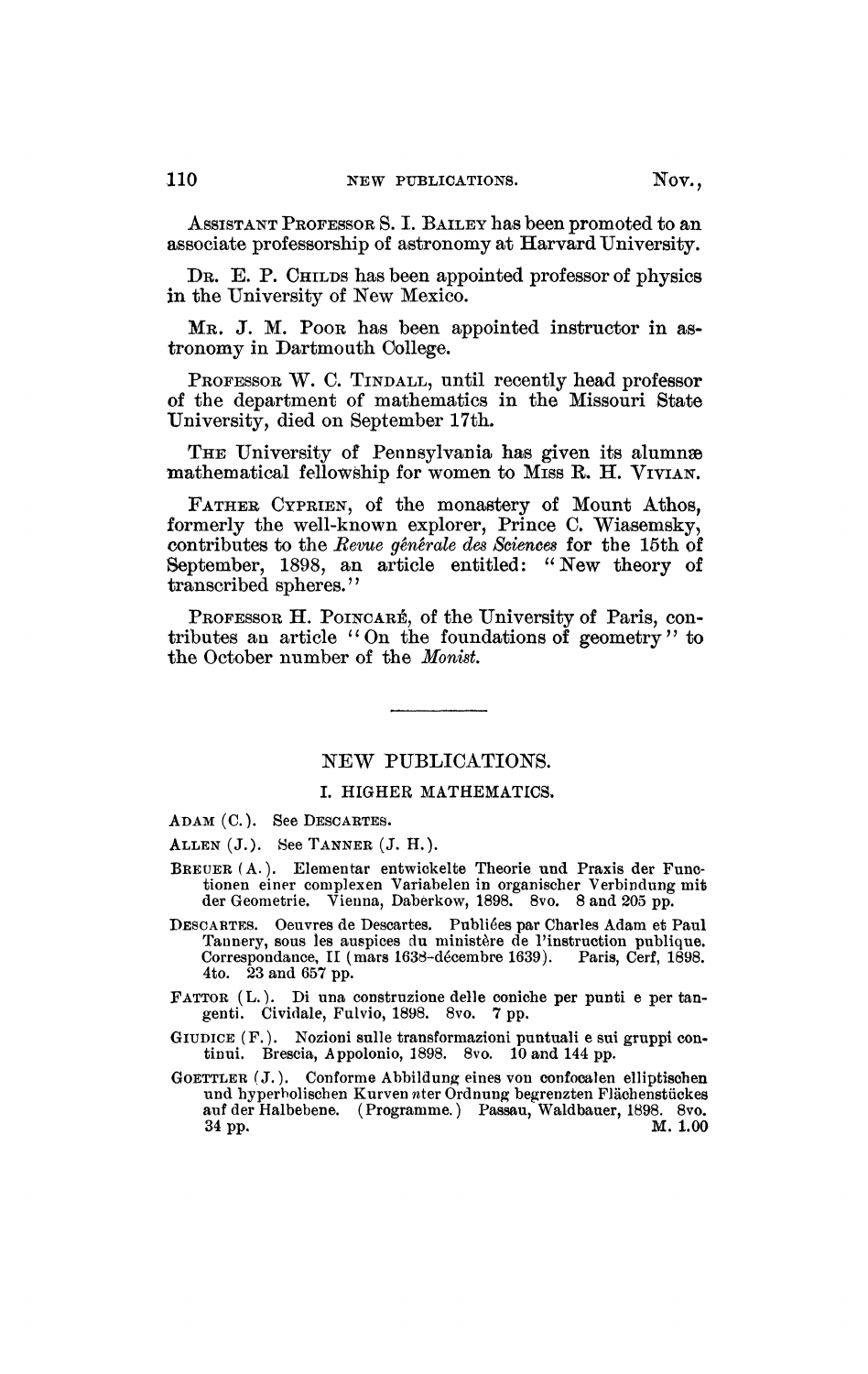- JAHN (F.). Ueber die Entwicklung der doppelt periodischen Funktionen in doppelt unendliche Fourier'sche Reihe. (Diss.) Strassburg. 4to. 55 pp.
- KEMMER (G.). Ueber die Verwandlung von Projectivitâten in Involu-tionen und von Reciprocitâten im Polarsysteme durch Anwendung von Projectivitäten. Darmstadt, 1898. 8vo. 24 pp. M. 1.00
- KOVALEVSKY (S.). Sopbie Kovalevsky, ein weiblicher Professor, von J. v. Zednik. Prague, 1898. 8vo. 15 pp. M. 0.20
- LUDWIG (K.). Prüfungsaufgaben aus der allgemeinen Matbematik und deren Auflösungen. Leipa, 1898. 8vo. 119 pp.
- MILLER (G. A.). Sur les groupes bamiltoniens. *(Comptes rendus de Vacademie des sciences,* t. 126, 1898). 4to. Pp. 1406-1408.
- PALATINI (F.). Osservazioni sulle corrispondenze univoche fra i gruppi di b punti del piano ed i punti dello spazio lineare di 2b dimensioni. Avellino, 1898. 8vo. 13 pp.
- PLONER (L.). Die Einheit der Kegelschnitte. Bozen, 1898. 8vo.

M. 1.00

ROE (E. D.). Die Entwickelung der Sylvester'schen Determinante nach Normal-Formen. Leipzig, Teubner, 1898. 8vo. 52 pp.

M. 2.00

- TANNER  $(J. H.)$  and ALLEN  $(J.)$ . An elementary course in analytic geometry. New York, American Book Co., 1898. 20 and 390 pp. \$2.00
- TANNERY (P.). See DESCARTES.
- TAYLOR (J. M.). Elements of tbe differential and integral calculus, with examples and applications. Revised edition. Boston, Ginn and Co., 1898. 8vo. 13 and 269 pp. Cloth.  $$2.15$
- ZEDNIK  $(J. v. )$ . See KOVALEVSKY  $(S. )$ .

## II. ELEMENTARY MATHEMATICS.

- ARITHMETIC GRADUATED. Standard 5, Scheme A. London, Chambers, 1898. 48 pp.
- BRIGGS (W.). See MATHEMATICS.
- CHERITON (W. W.). A simplified Euclid. Book I., for tbe use of preparatory schools and tbe lower forms in public schools. Preface by E. Kitchener. London, Rivington, 1898. 8vo. 114 pp. Is. 6d.
- COMBETTE (E.). Cours abrégé de géométrie élémentaire. Paris, 1898. 8vo. Fr. 5.00

EUCLID. See CHERITON ( W. W. ).

FRÈRES DES ÉCOLES CHRÉTIENNES. Exercices de calcul sur les quatre opérations fondamentales de l'arithmétique. Livre de l'élève. Paris, Poussielgue, 1898. 16mo. 8 and 72 pp.

. Géométrie (cours moyen). Paris, Poussielgue, 1898. 16 mo. **191** pp.

GAMBORG (V. E.). Logarithmentafeln, Logaritbmen und Antilogarith-men nebst den Logaritbmen der trigonometrischen Funktionen. Berlin, Juncker, 1898. 8vo. 3 and 93 pp. M. 2.25